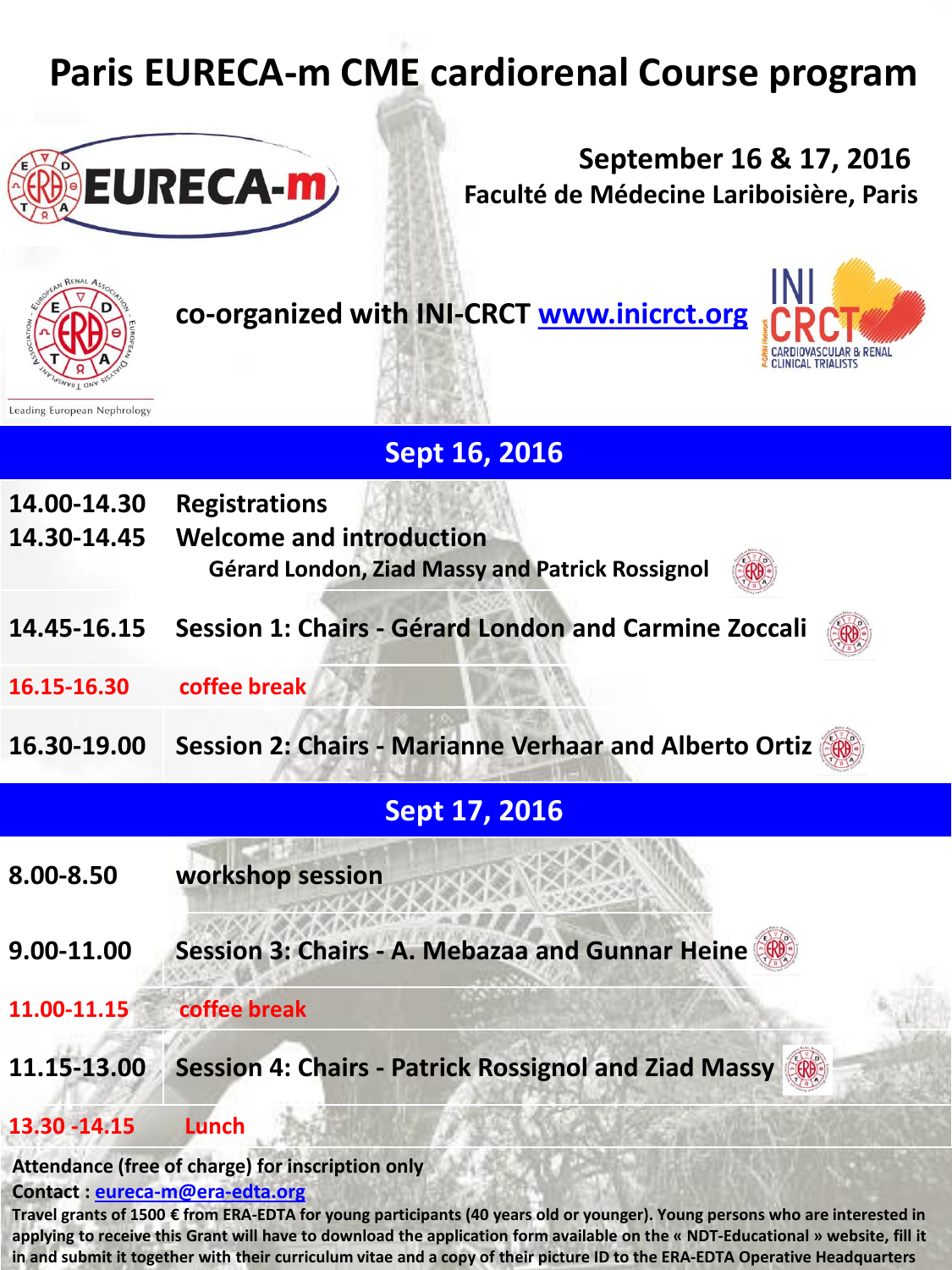



## **Paris EURECA-m CME cardiorenal Course program September 16, 2016**



Leading European Nephrology

| <b>Session 1: Chairs - Gérard London and Carmine Zoccali</b>  |                                                              |                        |  |  |
|---------------------------------------------------------------|--------------------------------------------------------------|------------------------|--|--|
| 14.45-15.15                                                   | Atrial fibrillation and anticoagulation in CKD<br>patients   | <b>Gunnar Heine</b>    |  |  |
| 15.15-15.45                                                   | Why and how to design a Randomized Clinical<br>Trial (RCT)   | Patrick Rossignol      |  |  |
| 15.45-16.15                                                   | Cerebrovascular disease in CKD: a stroke of bad<br>luck?     | <b>Charles Ferro</b>   |  |  |
| <b>Session 2: Chairs - Marianne Verhaar and Alberto Ortiz</b> |                                                              |                        |  |  |
| 16.30-17.00                                                   | Prognostic role of ABPM in kidney transplanted<br>recipients | Francesca Mallamaci    |  |  |
| 17.00-17.30                                                   | <b>RCT stats for the dummies</b>                             | Nicolas Girerd         |  |  |
| 17.30-18.00                                                   | Fibromuscular dysplasia management                           | <b>Alexandre Persu</b> |  |  |
| 18.00-18.30                                                   | <b>Ethics, regulatory process in RCTs</b>                    | Stéphanie Grojean      |  |  |
| 18.30-19.00                                                   | <b>Preserving target organs in diabetes</b>                  | <b>Alberto Ortiz</b>   |  |  |